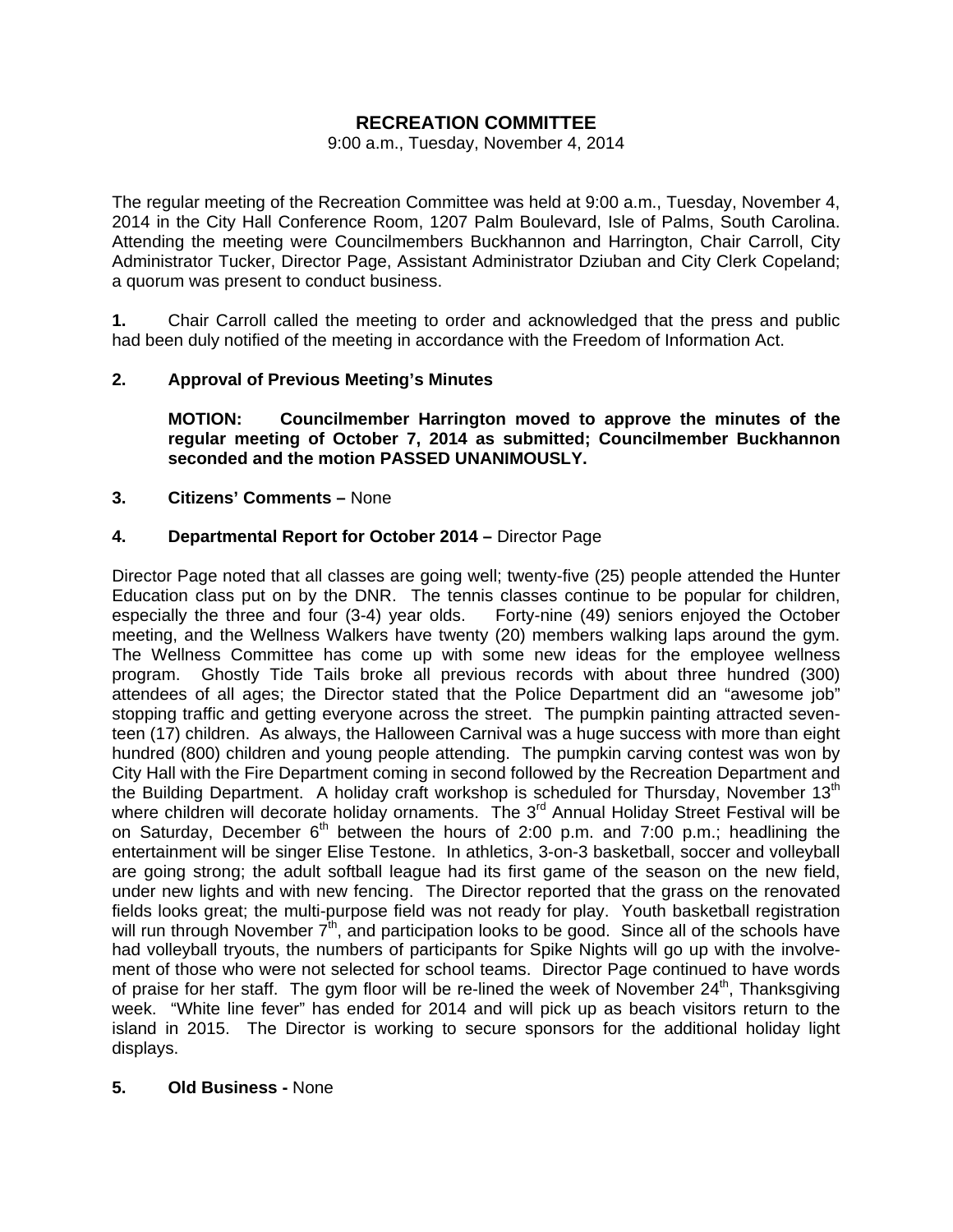#### **6. New Business**

## **A. Contracts in Excess of \$10,000 Consideration of a Contract Award to Paint the Columns and Porch Ceilings on the Rec Center Expansion**

Director Page distributed a new bid tabulation for the expansion painting contract because the lowest bidder did not respond to her to email or phone call to ensure that he was in-line with the other bidders. The Director pointed out that Windows Plus was only going to spot prime and put on one (1) coat of paint which the Director did not think was sufficient. Charleston Painting submitted a list of references with their bid, and the Director contacted three (3) of them and was told by each that they were very satisfied with Charleston Painting's work. Director Page recommended that the Committee support awarding a contract to CPC Charleston Painting.

## **MOTION: Chair Carroll moved to recommend to the Ways and Means Committee a contract award to CPC Charleston Painting in the amount of \$10,245 for painting the columns and ceiling of the Rec Expansion; Councilmember Buckhannon seconded.**

Chair Carroll asked if this price was within budget and he was told that it was.

Director Page stated that the original bid was for twelve thousand dollars (\$12,000) and the bidder gave the City a fifteen percent (15%) discount. The painting is budgeted at twenty thousand dollars (\$20,000) in the Capital Projects budget under Maintenance.

Administrator Tucker reported that she and Director Page had several discussions about the low bidder Windows Plus because he was proposing to do less work than specified by the other bidders. At the Administrator's request, Director Page asked the low bidder to submit another bid with the same parameters as the other bidders, but he chose not to respond.

# **VOTE: The motion PASSED UNANIMOUSLY.**

# **B. Discussion of Controller for RecTrac**

Director Page informed the Committee that the RecTrac server went down October 14<sup>th</sup> leaving the Rec staff to record transactions manually; the staff relies on RecTrac for registrations, for making deposits and tracking who has paid for what classes. Technology Solutions got a replacement controller at a cost of seventeen hundred forty-nine dollars (\$1,749) and got RecTrac operational on October  $24<sup>th</sup>$ . The Director spoke with the representative of Technology Solutions to get his trained opinion about the server lasting until next year; it is scheduled for replacement then.

Responding to Chair Carroll's question about the cost of a new controller, Director Page stated that the existing server had been approximately five thousand dollars (\$5,000); therefore, she anticipated the cost of a new one to be five to six thousand dollars (\$5,000-6,000).

Councilmember Carroll suggested that Director should start getting quotes for a replacement.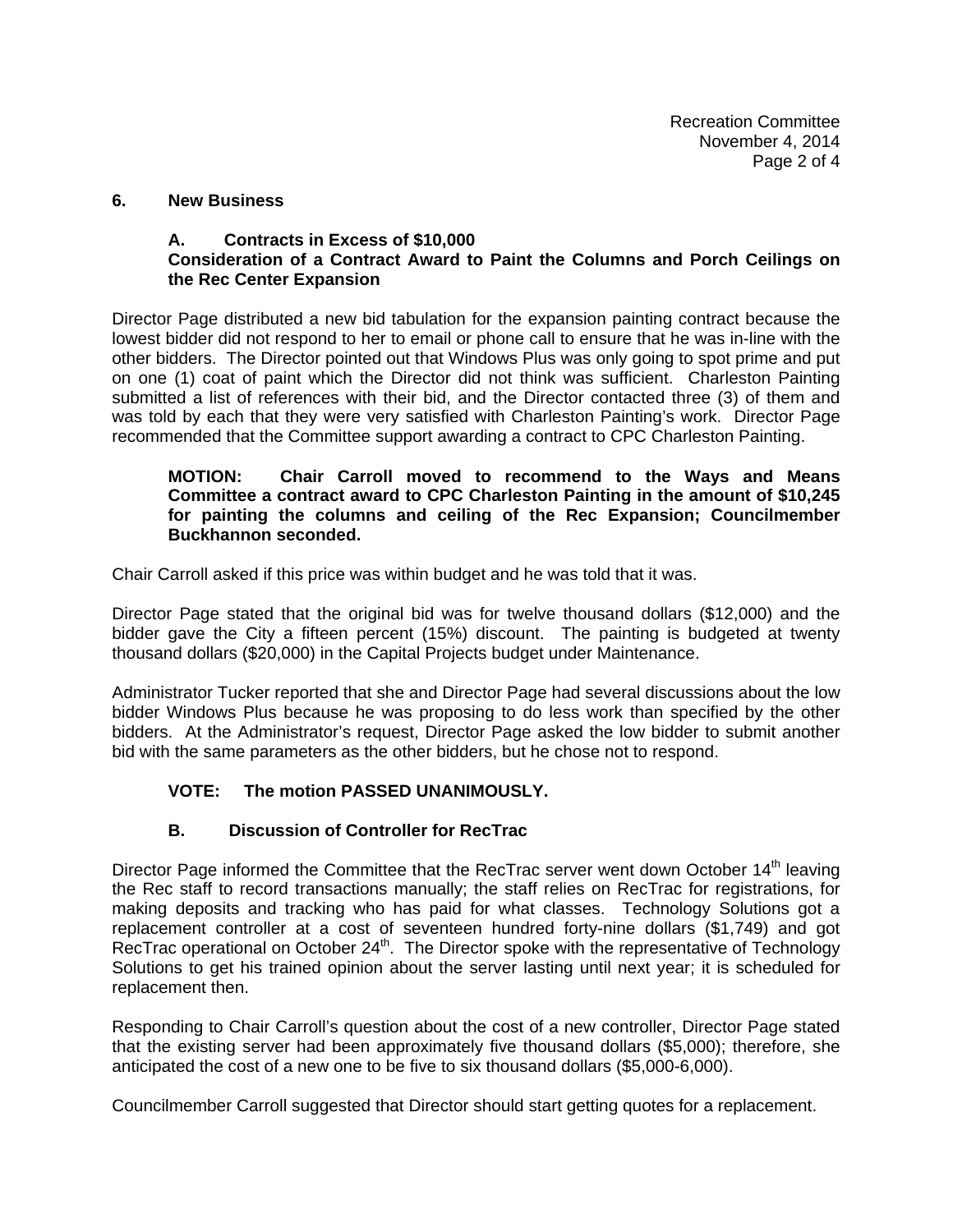Recreation Committee November 4, 2014 Page 3 of 4

Administrator Tucker noted that, if the server goes down completely today, the Recreation staff would be totally frozen to do any type of electronic registration and would have to do everything manually. She recalled that the Recreation Capital budget includes several items to be replaced "only with failure" and suggested that the Committee consider substituting this item for one (1) of them. The Administrator reminded the Committee that no additional meetings are scheduled for 2014.

Director Page also pointed out that the painting has come in considerably lower than the twentythousand dollars (\$20,000) budgeted and that those remaining funds could be redirected to replacing the server.

#### **MOTION: Councilmember Buckhannon approved funding of a new RecTrac server; Councilmember Harrington seconded and the motion PASSED UNANIMOUSLY.**

Councilmember Buckhannon reiterated his suggestion that the Director not wait until it failed to get quotes, but to be proactive.

Councilmember Buckhannon then asked when the Rec Department has scheduled its backups, and the Director replied that their system is not automated and requires a person. Backups are currently done on Fridays.

Councilmember Harrington recommended that the Director investigate an automatic backup system when she is looking at servers.

Councilmember Buckhannon suggested that backups be done daily once a new server is acquired.

# **C. Consideration of New Ice Machine**

The ice machine in the gym was purchased in 2002; a vendor tried to get it operational with a new controller but was unsuccessful. The ice machine is not time a sensitive item, but it must be replaced before the summer activities begin. Once the camps start, staff routinely goes through a bin a day; for the time-being they can purchase ice.

When Chair Carroll asked for the estimated cost, Director Page said that this item was on a state contract and can be replaced for thirty-one hundred dollars (\$3,100).

**MOTION: Councilmember Buckhannon moved to use money remaining in the Capital Projects maintenance line for the replacement of the ice machine; Councilmember Harrington seconded and the motion PASSED UNANIMOUSLY.** 

# **D. Discussion of Replacement of the Message Boards**

Director Page reported that she has contacted one (1) vendor to get designs and cost estimates for replacing the information boards in the manner of the wayfinding signs. Before contacting other vendors, the Director wanted to get input from the Committee and Council on the design;